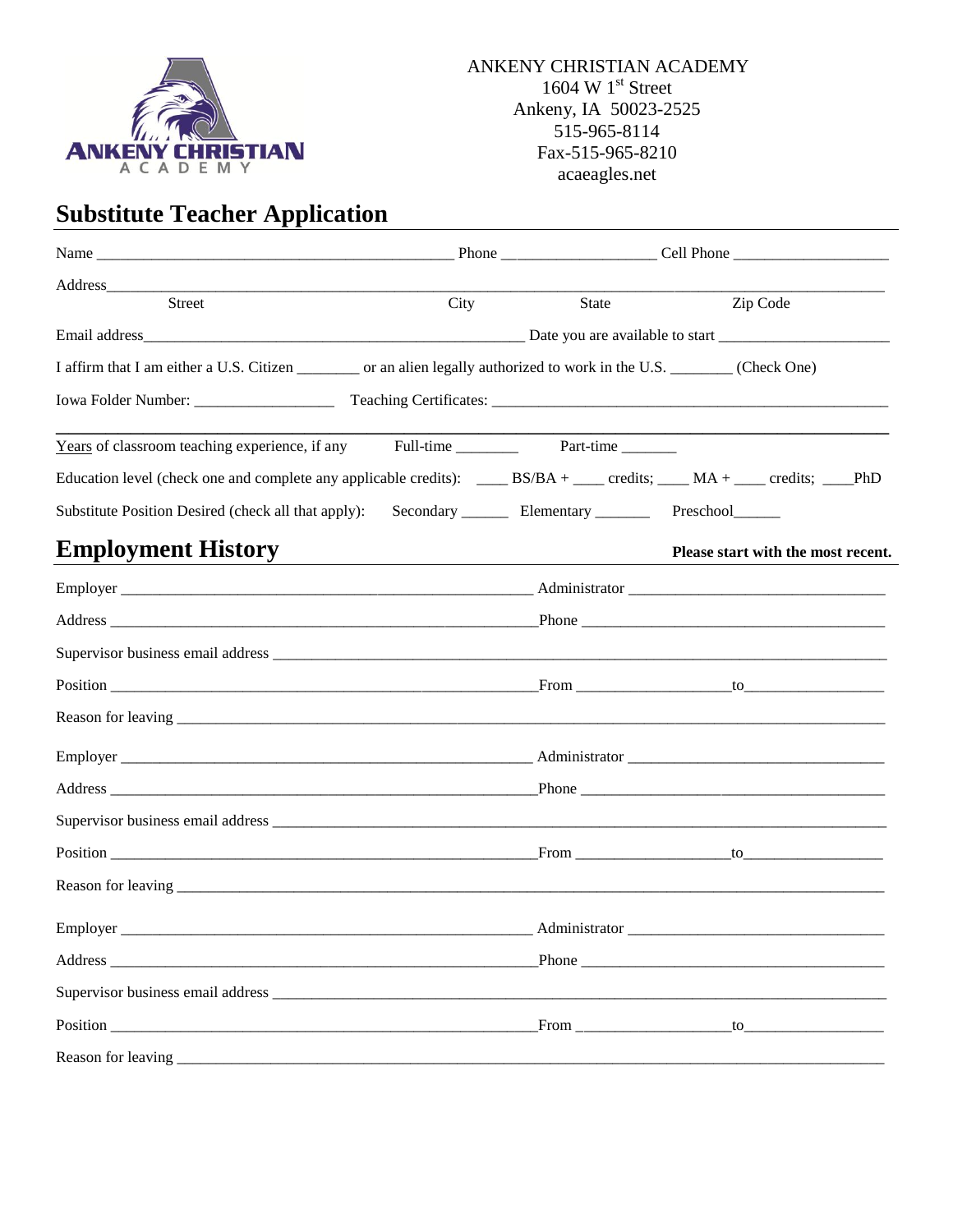## **Personal References**

Do not list employers or family members.

| <b>Employment Questionnaire</b> |  |
|---------------------------------|--|

I have read Ankeny Christian Academy's Statement of Faith (available on ACA's website) and fully agree without any reservation.  $Yes \_\_ No \_\_$ 

| Church currently attending | Member?              |
|----------------------------|----------------------|
| Years of attendance        | Pastor's name        |
| Church phone number        | Church email address |

Write your personal Christian Testimony. Explain how you know you are a Christian.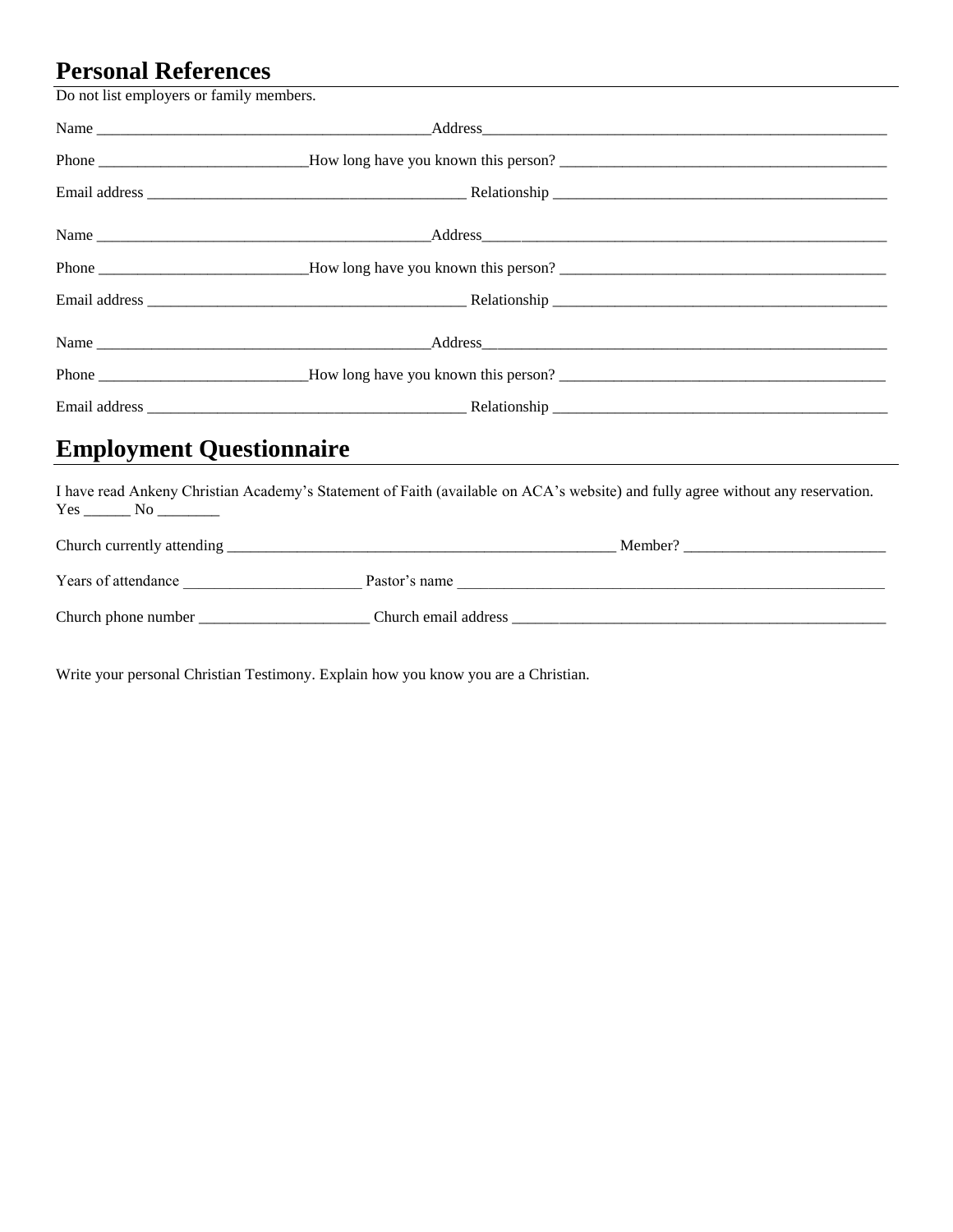Please list your degrees in Education and Biblical studies.

Explain your understanding of the inspiration of Scripture.

In completing this questionnaire and returning it to Ankeny Christian Academy, I:

- Verify that the information that I have provided in this application is true.
- Give permission to Ankeny Christian Academy to contact any former employers or references listed in this application.
- Understand that giving false information, if hired, can lead to termination of employment.

Signature \_\_\_\_\_\_\_\_\_\_\_\_\_\_\_\_\_\_\_\_\_\_\_\_\_\_\_\_\_\_\_\_\_\_\_\_\_\_\_\_\_\_\_\_\_\_\_\_\_\_\_\_\_\_\_\_\_\_\_\_\_\_\_\_\_\_\_ Date \_\_\_\_\_\_\_\_\_\_\_\_\_\_\_\_\_\_\_\_\_\_\_\_\_\_

Ankeny Christian Academy will not discriminate on the basis of gender, race, color or ethnic origin in the hiring of its certified teachers or non-certified personnel.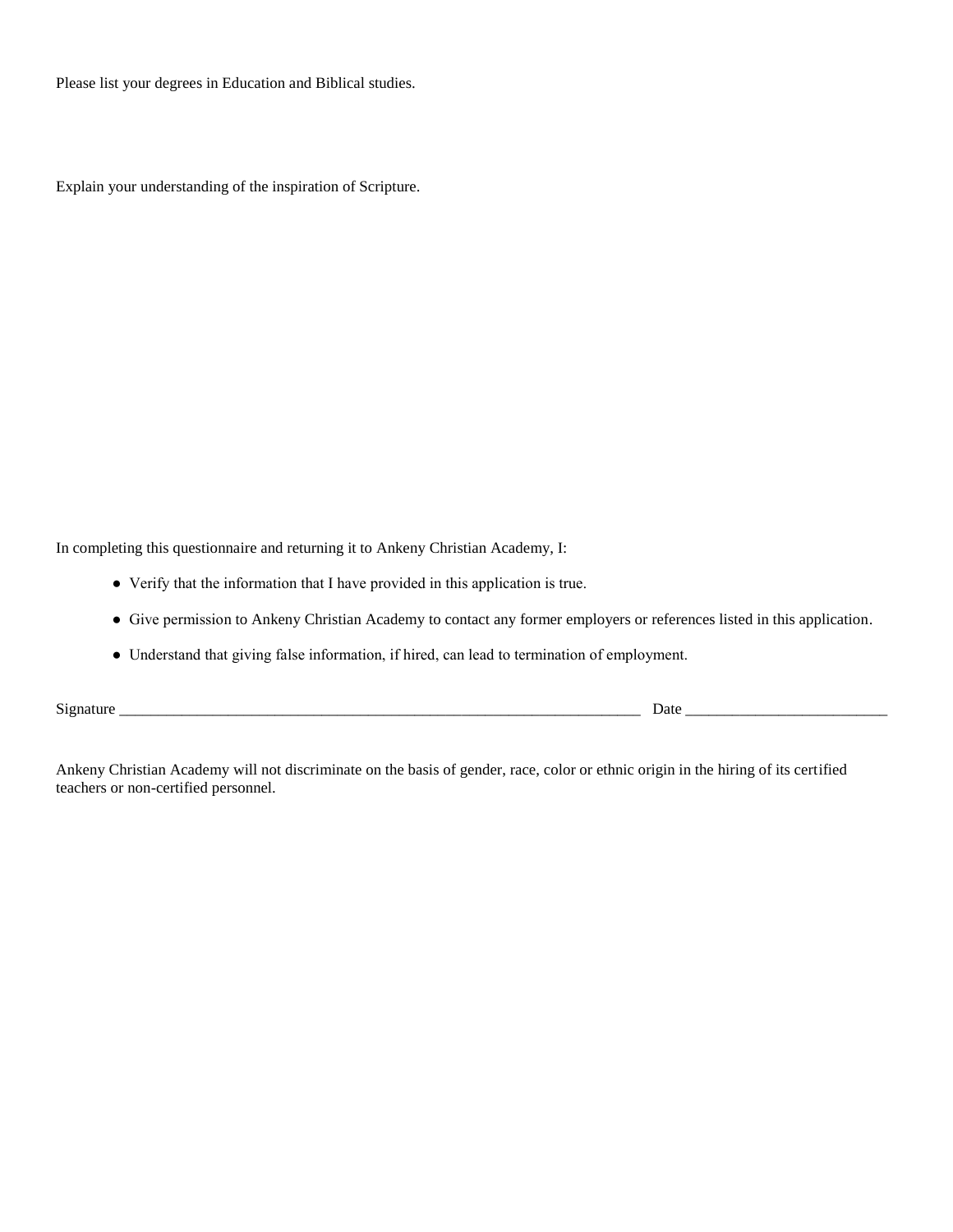### **Ankeny Christian Academy Biblical Lifestyle Policy**

Ankeny Christian Academy (ACA) stands firmly upon the historical truth claims and moral foundations of Christianity. This includes, but is not limited to, the biblical definition of marriage, the attendant boundaries of sexuality and moral conduct, and the clear biblical teaching that gender is both sacred and established by God's design. Parents or the legal guardians, who choose to enroll their children at ACA, are agreeing to support these and other basic biblical values derived from historical Christianity. Parents understand and agree that ACA will teach these principles and biblical values.

In addition, the Board of Education urges parents to recognize their scriptural responsibility (Deuteronomy 6:1-9; Psalm 78:5, 6; Proverbs 22:6) to provide their children with a Christian education and to understand that the primary responsibility for this task rests with the parents (Ephesians 6:4). ACA was founded and continues to operate upon biblical values and the desire and commitment for Bible-believing Christian parents to enroll their children in an intentionally Christian environment. ACA will accept students who are willing to support the school's philosophy of Christian education, student conduct requirements, and the school's stated positions and whose parents are willing to allow their children to be educated and influenced in an intentionally Christian environment. Continued enrollment at ACA is contingent upon this same understanding and support by both the student and parents.

ACA is a religious institution providing an education in a distinct Christian environment, believing its biblical role is to work in conjunction with the home to mold students to be Christ-like. On occasions in which the atmosphere or conduct within a particular home or the activities of the student are counter to or in opposition to the biblical lifestyle the school teaches, the school reserves the right, within its sole discretion, to refuse admission of an applicant or discontinue enrollment of a current student. This includes, but is not necessarily limited to, living in, practicing, condoning, or supporting sexual immorality, including but not limited to, sex outside of marriage, homosexual acts, bi-sexual acts; gender identity different than the birth sex chromosomal level; promoting such practices; or otherwise the inability to support the moral principles of the school. (Leviticus 20:13a; Romans 1:27; Matthew 19:4-6)

ACA believes that every person is created in the image of God, that human sexuality reflects that image in terms of intimate love, communication, fellowship, subordination of the self to the larger whole, and fulfillment. God's Word makes use of the marriage relationship as the supreme metaphor for His relationship with His covenant people and for revealing the truth that that relationship is of one God with one people. Therefore God's plan for human sexuality is that it is to be expressed only in a monogamous lifelong relationship between one man and one woman within the framework of marriage. This is the only relationship that is divinely designed for the birth and rearing of children and is a union made in the sight of God, taking priority over every other human relationship. This is validated by Gen. 1:27-28; 2:18, 20; 23-24; Isa. 54:4-8; 62:5b; Jer. 3:14; Ezek. 16; Hosea 2; Mal. 2:14; Matt. 19:4-6; Mark 10:9; John 2:1-2, 11; 1 Cor. 9:5; Eph. 5:23-32; 1 Tim. 5:14; Heb. 13:4; and Rev. 19:7-8.

ACA believes to follow the teachings of the Scriptures regarding marriage and divorce we must affirm that sexual relationships outside of marriage and sexual relationships between persons of the same sex are immoral and sinful. We further affirm that heterosexual monogamy is God's plan for marriage, and we regard sexual sin of the spouse, such as adultery, homosexual behavior, bestiality or incest, as the only biblical grounds for considering divorce, and then only when appropriate counseling has failed to restore the relationship. ACA abhors the trend to ignore God's laws of chastity and purity, and vigorously opposed public acceptance of sexual promiscuity and all factors and practices which promote it. The school maintains a biblical view of human sexuality that makes the sexual experience, within the framework of marriage, a gift of God to be enjoyed as communion of a man and woman, as well as for the purpose of procreation. Sexual relationships outside of marriage and sexual relationships between persons of the same sex are immoral and sinful. The depth of the sinfulness of homosexual practice is recognized, and yet we believe the grace of God sufficient to overcome both the practice of such activity and the perversion leading to its practice. This is validated by Ex. 20:14, 17; 22:19; Lev. 20:10-16; Matt. 5:32; 19:19; Mark 10:11-12; and Luke 16:18.

Gender differentiation and male/female uniqueness are part of a divine design that God indelibly engraved upon creation. God gives our bodies to us for spiritual and relational purposes, as well as physical ones. It is His desire that the most fundamental distinctions we experience as human beings should remind us that our completeness is ultimately found in communion with Himself and others. For this reason, "The Lord God said, 'it is not good for the man to be alone. I will make a helper suitable for him."" (Genesis 2:18) Personal fulfillment involves intimate fellowship and union with God, as exemplified by the ideal of Christ as the bridegroom and the Church as His bride (Ephesians 5:22-32; Revelation 19:7-9). Based on our biblical and theological study, there is no argument for a "third gender" among humans. Gender confusion and dysphoria are ultimately the biological, psychological, social and spiritual consequences of the human race's fallen condition. This state of depravity affects all persons individually and collectively. While society is at liberty to legitimize any behavior it chooses simple by reclassifying and renaming it, Christ-followers adhere to biblical boundaries. It is our Christian conviction that renaming them cannot normalize sin and its expressions. We call upon biblical Christians to continue to accept their role as witnesses who speak prophetically about the need for repentance and sanctification in every culture.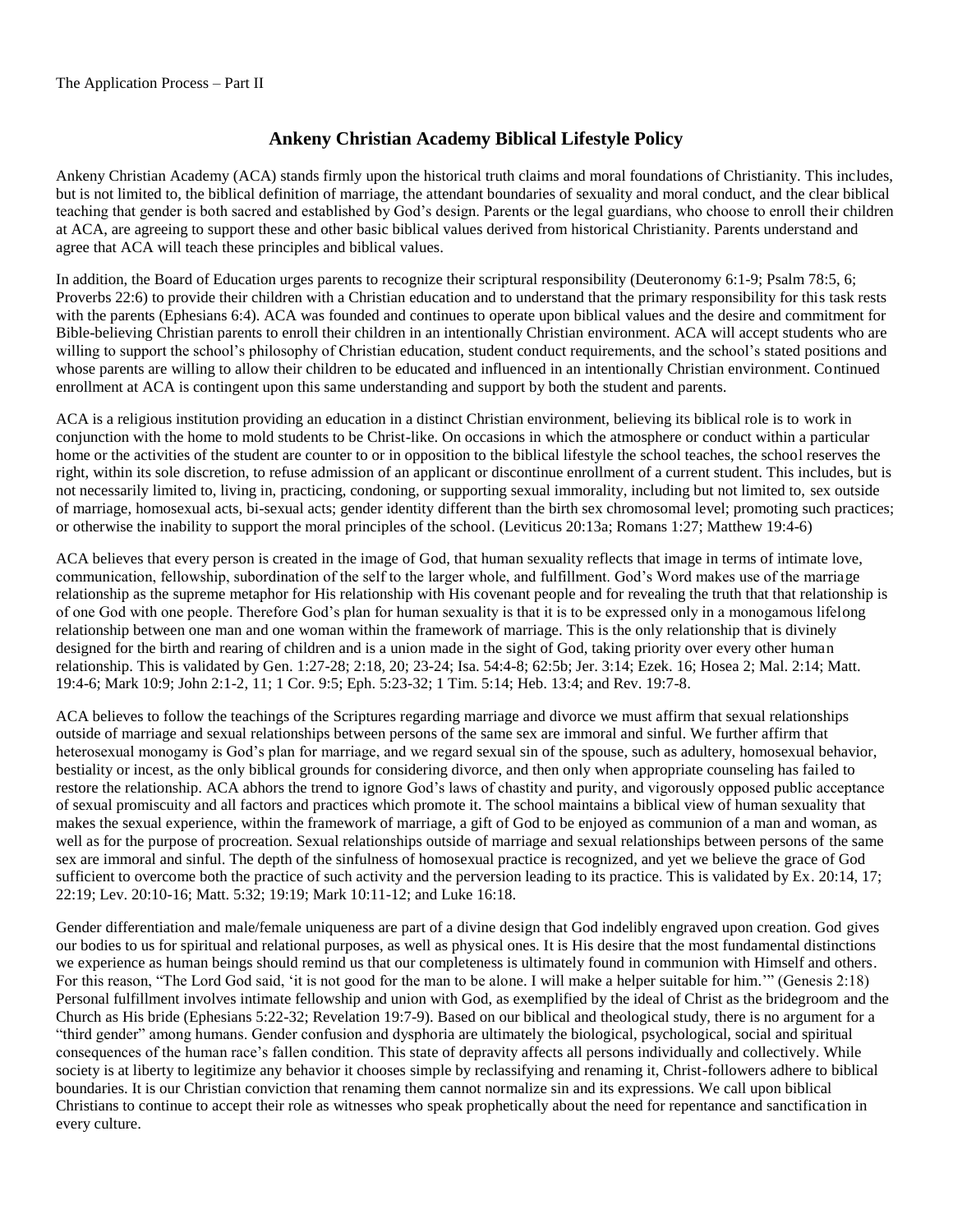#### MARRIAGE, GENDER, AND SEXUALITY STATEMENT

We believe that God wonderfully and immutably creates each person as male or female. These two distinct, complementary genders together reflect the image and nature of God. (Gen. 1:26-27) Rejection of one's biological sex is a rejection of the image of God within that person.

We believe that the term "marriage" has only one meaning: the uniting of one man and one woman in a single, exclusive union, as delineated in Scripture. (Gen. 2:18-15) We believe that God intends sexual intimacy to occur only between a man and a woman who are married to each other. (1 Cor. 6:18; 7:2-5; Heb. 13:4) We believe that God has commanded that no intimate sexual activity be engaged in outside of a marriage between a man and a woman.

We believe that any form of sexual immorality (including adultery, fornication, homosexual behavior, bisexual conduct, bestiality, incest, and use of pornography) is sinful and offensive to God. (Matt. 15:18-20; 1 Cor. 6:9-10)

We believe that in order to preserve the function and integrity of ACA as Christian ministry, and to provide a biblical role model to the ACA families, it is imperative that all persons employed by ACA in any capacity, or who serve as volunteers, agree to and abide by this Marriage, Gender, and Sexuality Statement. (Matt. 5:16; Phil. 2:14-16; 1 Thess. 5:22)

We believe that God offers redemption and restoration to all who confess and forsake their sin, seeking His mercy and forgiveness through Jesus Christ. (Act 3:19-21; Rom. 10:9-10; 1 Cor. 6:9-11)

We believe that every person must be afforded compassion, love, kindness, respect, and dignity. (Mark 12:28-31; Luke 6:31) Hateful and harassing behavior or attitudes directed toward any individual are to be repudiated and are not in accord with Scripture.

#### FINAL AUTHORITY IN MATTERS OF BELIEF AND CONDUCT STATEMENT

The statement of faith does not exhaust the extent of our beliefs. The Bible itself, as the inspired and infallible Word of God that speaks with final authority concerning truth, morality, and the proper conduct of mankind, is the sole and final source of all that we believe. For purposes of ACA's faith, doctrine, practice, policy, and discipline, our Board of Education is ACA's final interpretive authority on the Bible's meaning and application.

#### SANCTITY OF HUMAN LIFE STATEMENT

We believe that all human life is sacred and created by God in His image. Human life is of inestimable worth in all its dimensions, including pre-born babies, the aged, the physically or mentally challenged, and every other stage or condition from conception through natural death. We are therefore called to defend, protect, and value all human life. (Ps. 139)

#### MARRIAGE POLICY STATEMENT

Because God has ordained marriage and defined it as the covenant relationship between a man, a woman, and Himself, ACA will only recognize marriages between a biological man and a biological woman. Further, the Board of Education, administrator, and staff of ACA shall only participate in weddings and solemnize marriages between one man and one woman. Finally, the facilities and property of ACA shall only host weddings between one man and one woman.

Name (Printed) Signature Signature Date Date

\_\_\_\_\_\_\_\_\_\_\_\_\_\_\_\_\_\_\_\_\_\_\_\_\_\_\_\_\_\_\_\_\_\_ \_\_\_\_\_\_\_\_\_\_\_\_\_\_\_\_\_\_\_\_\_\_\_\_\_\_\_\_\_\_\_\_\_\_ \_\_\_\_\_\_\_\_\_\_\_\_